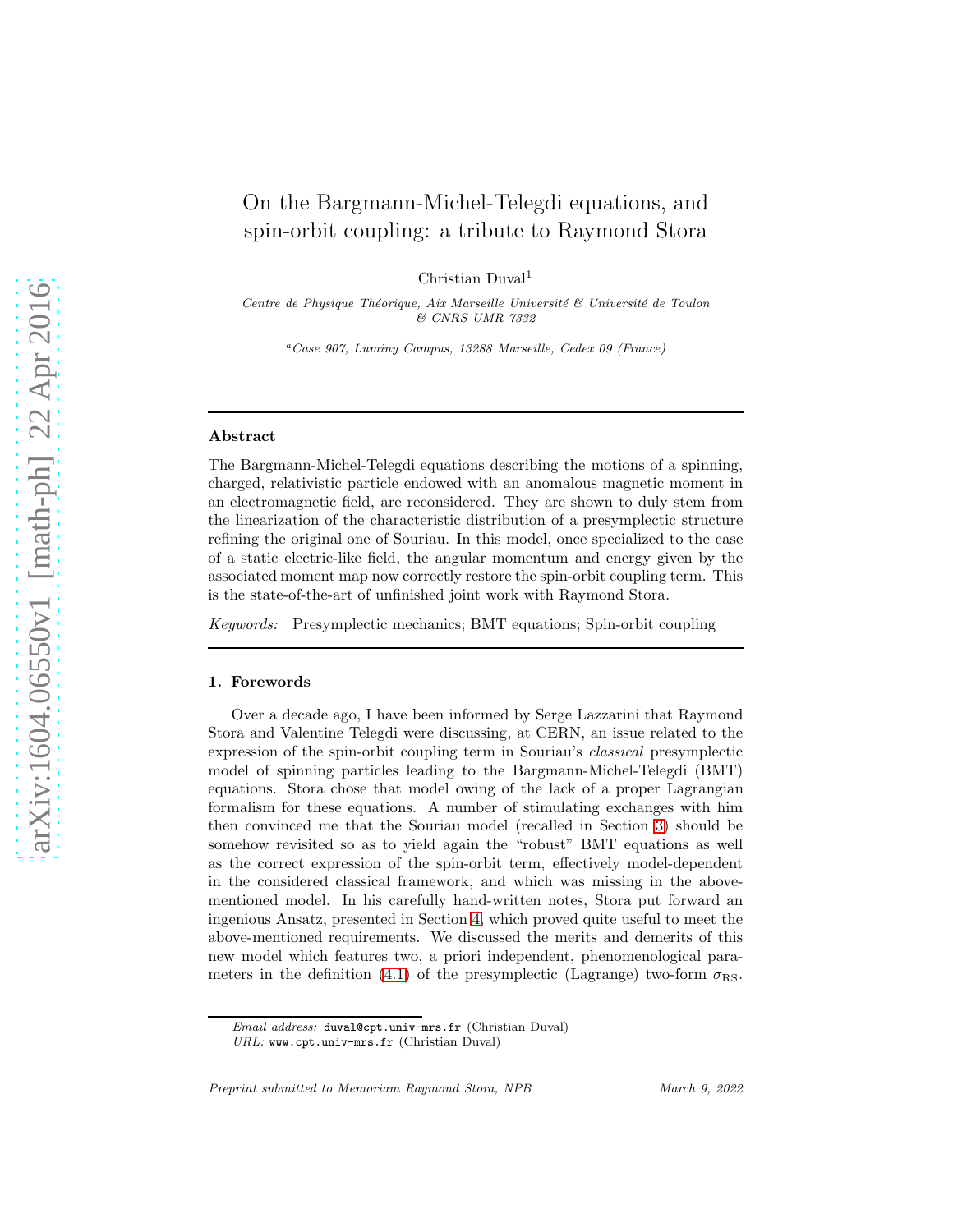This flexibility finally enabled us to determine these adjustable parameters, hence the sought after model that would guarantee the BMT equations (in the weak field limit) with gyromagnetic ratio g, and also provide the standard spin-orbit coefficient, proportional to  $g - 1$ , usually deduced from the Dirac-Pauli equation in the quantum mechanical framework. This new construction is patently phenomenological, as is Souriau's one yielding a coefficient g, instead of  $g - 1$ . Now, the obtained fixing [\(5.21\)](#page-9-0) of the coefficients of our model should have preferably resulted from another, fully "predictive" model. This difficulty should be imputed to the fundamental difference between the physics ruled by quantum mechanics and that described by (semi-)classical models, even by those with a sound geometric basis. The arduous quest of this conjectured predictive model has, since then, been placed on standby. After Raymond's passing, I found it fair and useful to make accessible to our community one of his yet unanswered queries and to witness his great scientific insights.

# 2. The BMT equations

Consider a relativistic particle with mass  $m$ , spin  $s$ , electric charge  $q$ , and gyromagnetic ratio g, under the influence of an external and constant electromagnetic field F in Minkowski space-time  $\mathbb{R}^{3,1}$ , with metric g of signature  $-3+1$ .

Let  $P$  and  $S$  denote respectively the linear momentum and spin vectors of our particle at space-time location  $X$ . The celebrated Bargmann-Michel-Telegdi equations governing the classical motions of the particle with electric charge,  $q$ , and gyromagnetic ratio, g, read [\[1\]](#page-11-0)

<span id="page-1-1"></span>
$$
\begin{cases}\n\frac{dX}{d\tau} = P \\
\frac{dP}{d\tau} = -qFP \\
\frac{dS}{d\tau} = -q\left[\frac{g}{2}FS + \left(1 - \frac{g}{2}\right)\frac{P(\overline{P}FS)}{P^2}\right]\n\end{cases}
$$
\n(2.1)

where  $\tau$  is proportional to proper time.<sup>[1](#page-1-0)</sup>

These equations describe the motions of the particle in a weak electromagnetic field. Let us emphasize that the spin precession featured by the third equation in [\(2.1\)](#page-1-1) is used by experimentalists to measure  $q - 2$  with a very high accuracy; see, e.g., [\[5\]](#page-11-1) for a survey of the field-theoretical computations and experimental data concerning the muon gyromagnetic ratio,  $g_{\mu}$ . We recall that the BMT equations have first been deduced from a semi-classical approximation of the Dirac-Pauli equation in [\[8](#page-11-2)].

<span id="page-1-0"></span><sup>&</sup>lt;sup>1</sup>The bar in the notation  $\overline{P} = g(P, \cdot)$  denotes g-transposition, and  $P^2 = \overline{P}P$  is used as a shorthand. The two-forms,  $F$ , are often traded as fields of skewsymmetric endomorphisms of space-time,  $F = -\overline{F}$ , via  $F(P, S) \equiv \overline{P} F S$ . Space-time is oriented, and time-orientation is also assumed. We will put  $c = 1$  throughout the paper.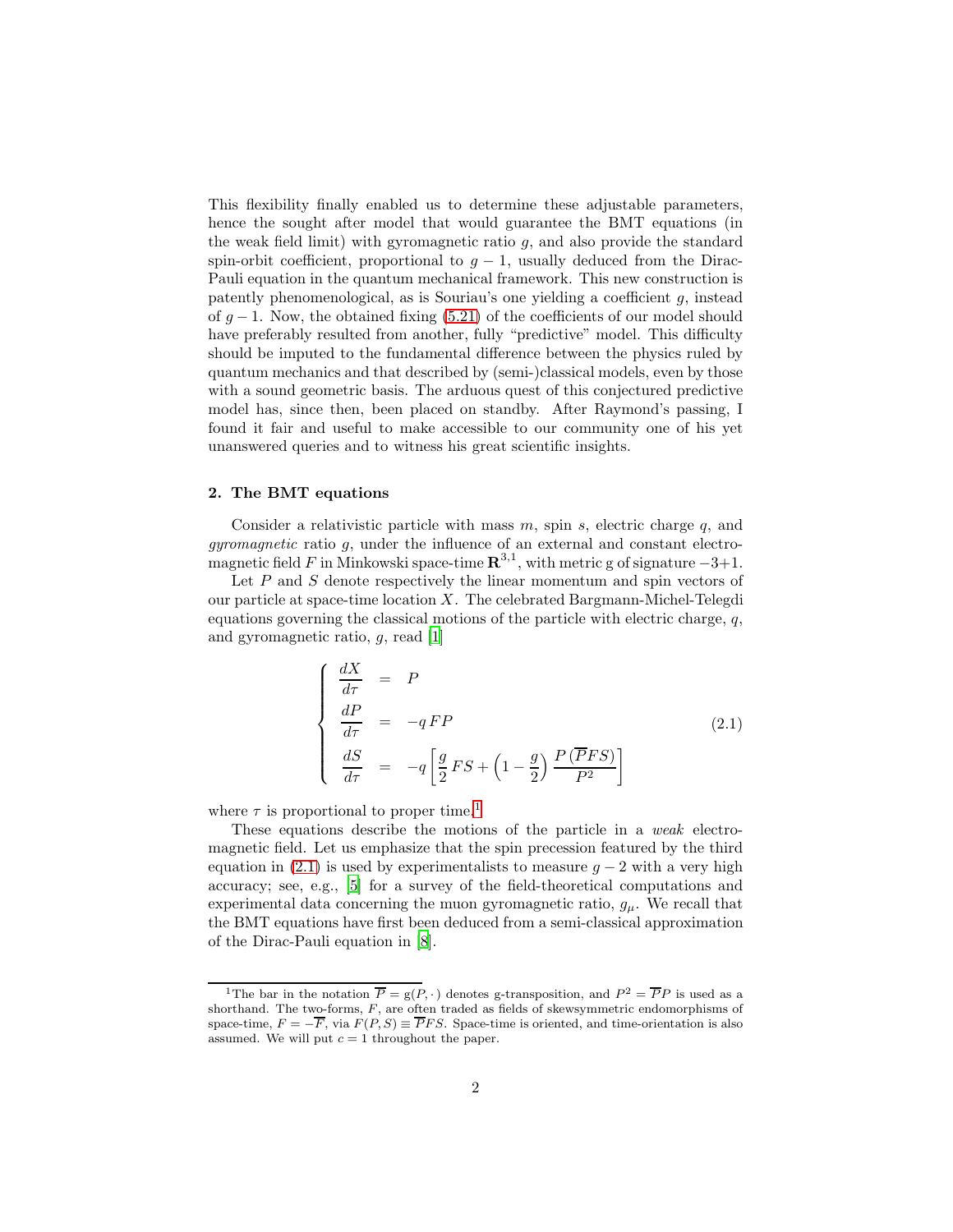### <span id="page-2-0"></span>3. Spinning particles in an electromagnetic field: Souriau's model

The system [\(2.1\)](#page-1-1) was reconsidered by Jean-Marie Souriau (JMS) in the framework of presymplectic mechanics associated, in the relativistic framework, with the classification of coadjoint orbits of the (connected component of the) Poincaré group,  $SE(3, 1)$ , i.e., of elementary relativistic classical systems [\[9](#page-11-3)].

#### 3.1. The free case

It has been shown that the BMT equations can be given by the kernel of a certain presymplectic two-form on the nine-dimensional evolution space

<span id="page-2-6"></span>
$$
V = \{(X, I, J) \in (\mathbf{R}^{3,1})^3 \mid I^2 = -J^2 = 1, \overline{I}J = 0, I \text{ future-pointing}\}\
$$
 (3.1)

which is diffeomorphic to  $SE_{+}(3,1)/SO(2)$ .

Before dwelling on the coupling to an external electromagnetic field, let us first recall how to describe the motions of a free relativistic particle endowed with mass, m, and spin, s. Start with the closed two-form on V given by  $[9]$ 

<span id="page-2-2"></span>
$$
\sigma_{\text{JMS}}^{\text{free}} = \frac{1}{2}s \left( d\overline{I} \wedge \Omega dI - d\overline{J} \wedge \Omega dJ \right) - m d\overline{I} \wedge dX \tag{3.2}
$$

where

<span id="page-2-7"></span>
$$
\Omega = j(I, J) \tag{3.3}
$$

is the normalized spin tensor, i.e., the  $so(3, 1)$ -valued cross-product of I and  $J^2$  $J^2$ . The unparametrized equations of free motion, namely  $\delta(X, I, J) = (\lambda I, 0, 0)$ , with  $\lambda \in \mathbf{R}$ , are given by the null distribution of [\(3.2\)](#page-2-2). As to the manifold  $V / \text{ker}(\sigma_{\text{JMS}}^{\text{free}})$  of all the solutions of these equations, it is actually symplectomorphic to the eight-dimensional  $SE_{+}(3, 1)$ -coadjoint orbit characterized by the invariants m and s.

#### 3.2. Electromagnetic coupling

In order to switch on non-minimal electromagnetic coupling of the system to an otherwise arbitrary external electromagnetic field (EMF), F, Souriau has proposed to replace [\(3.2\)](#page-2-2) by the presymplectic (Lagrange) two-form [\[9](#page-11-3), [10](#page-11-4)]

<span id="page-2-5"></span>
$$
\sigma_{\text{JMS}} = \frac{1}{2} s \left( d\overline{I} \wedge \Omega \, dI - d\overline{J} \wedge \Omega \, dJ \right) - d(M\overline{I}) \wedge dX + \frac{1}{2} q \, d\overline{X} \wedge F \, dX \qquad (3.4)
$$

where the *dressed* mass may<sup>[3](#page-2-3)</sup> be given by

<span id="page-2-4"></span>
$$
M = m - \frac{g}{2} \frac{qs}{m} \alpha \tag{3.6}
$$

and where

<span id="page-2-9"></span>
$$
\alpha = -\frac{1}{2}\operatorname{Tr}(\Omega F) = \overline{I} \star (F)J \tag{3.7}
$$

is the spin-EMF coupling term.

<span id="page-2-3"></span><span id="page-2-1"></span><sup>3</sup>Another proposal [\[2\]](#page-11-5), coming from a *dequantization* of the Dirac-Pauli equation, is

<span id="page-2-8"></span>
$$
M^2 = m^2 - \frac{gqs}{m}\,\alpha,\tag{3.5}
$$

and coincides with [\(3.6\)](#page-2-4) up to a higher-order term in the field strength.

<sup>&</sup>lt;sup>2</sup>One has  $\Omega(I, J) = \star (I\overline{J} - J\overline{I})$ , where "<sup>\*</sup>\*" stands for the Hodge-star.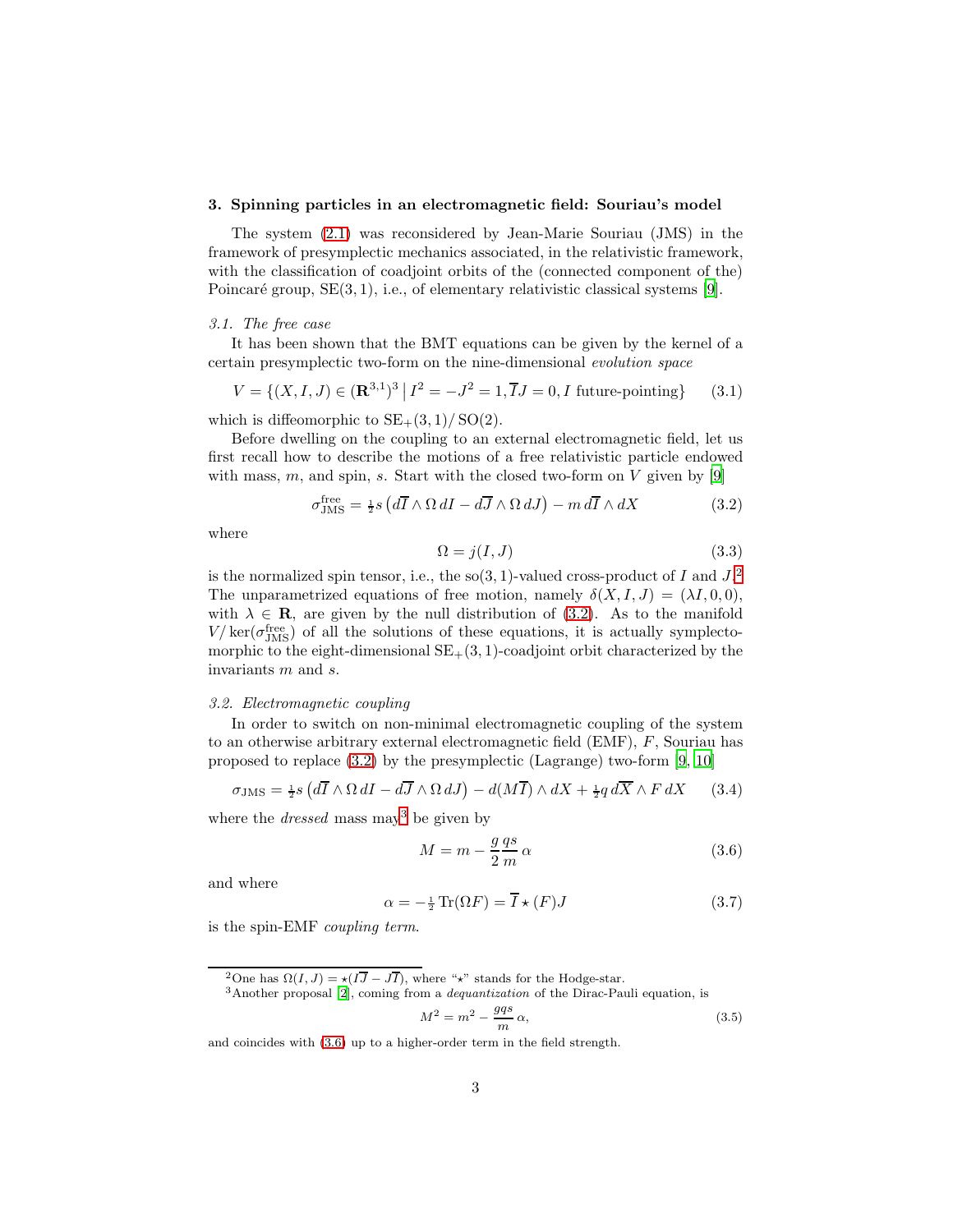The two-form [\(3.4\)](#page-2-5) is indeed closed as a consequence of the homogeneous Maxwell equations,  $dF = 0$ . One shows that it has generically rank 8, by computing the rather complicated equations of motion,  $\delta(X, I, J) \in \text{ker}(\sigma_{\text{JMS}})$ , which turn out to be non-linear in  $F$ ; see, e.g., [\[9](#page-11-3), [3](#page-11-6), [6](#page-11-7), [10](#page-11-4), [2](#page-11-5)].

Now, in the special case of a constant electromagnetic field, linearization of the above-mentioned equations around  $F = 0$  yields the one-dimensional distribution [\[9\]](#page-11-3)

<span id="page-3-2"></span>
$$
\begin{cases}\n\delta X = \lambda \left[ I - \frac{qs}{m^2} \left( 1 - \frac{g}{2} \right) \Omega F I \right] \\
\delta I = -\frac{q}{m} \lambda F I \\
\delta J = -\frac{q}{m} \lambda \left[ \frac{g}{2} F J + \left( 1 - \frac{g}{2} \right) I \left( \overline{I} F J \right) \right]\n\end{cases} (3.8)
$$

on the evolution space, V, where  $\lambda = \overline{I} \delta X \in \mathbf{R}$  (indicates a free parametrization of the integral leaves of this distribution). The system [\(3.8\)](#page-3-2) does exactly reproduce the two last BMT equations in [\(2.1\)](#page-1-1) upon putting  $P = mI$  for the linear momentum and  $S = sJ$  for the spin vector. Let us emphasize that the velocity turns out to be no longer parallel to the linear momentum, due to the emergence of an *anomalous velocity* (which vanishes in the *normal* case,  $q = 2$ ).

### <span id="page-3-0"></span>4. A new model for non-minimal coupling: Stora's Ansatz

# 4.1. The Ansatz

Let us start with a brand new, closed, two-form on evolution space  $V(3.1)$  $V(3.1)$ which provides further modification to the presymplectic two-form  $(3.4)$ , viz.,

<span id="page-3-1"></span>
$$
\sigma_{\rm RS} = \frac{1}{2} s \left( d\overline{I} \wedge \Omega dI - d\overline{J} \wedge \Omega dJ \right) - d\overline{P} \wedge dX + \frac{1}{2} q d\overline{X} \wedge F dX \qquad (4.1)
$$

where, as suggested by Raymond Stora (RS), we *posit* the new expression

<span id="page-3-4"></span>
$$
P = (m + k\alpha)I + \ell \star (F)J
$$
\n(4.2)

of the "linear momentum" in [\(4.1\)](#page-3-1), with  $k, \ell \in \mathbf{R}$  two independent parameters to be ultimately adjusted. This leads to a modification of the two-form  $\sigma_{\rm JMS}^{\rm free}$ by terms merely linear in  $F$ . Notice, however, that we have to dispense with the usual (monolocality) constraint  $\Omega P = 0$ .

We now endeavor to determine the parameters  $k$  and  $\ell$  by requiring that the null distribution of  $\sigma$  duly lead again to the BMT equations. Of course, one has

<span id="page-3-3"></span>
$$
k = -\frac{g}{2}\frac{qs}{m} \quad \text{and} \quad \ell = 0 \tag{4.3}
$$

in Souriau's model [\(3.4\)](#page-2-5) and [\(3.6\)](#page-2-4).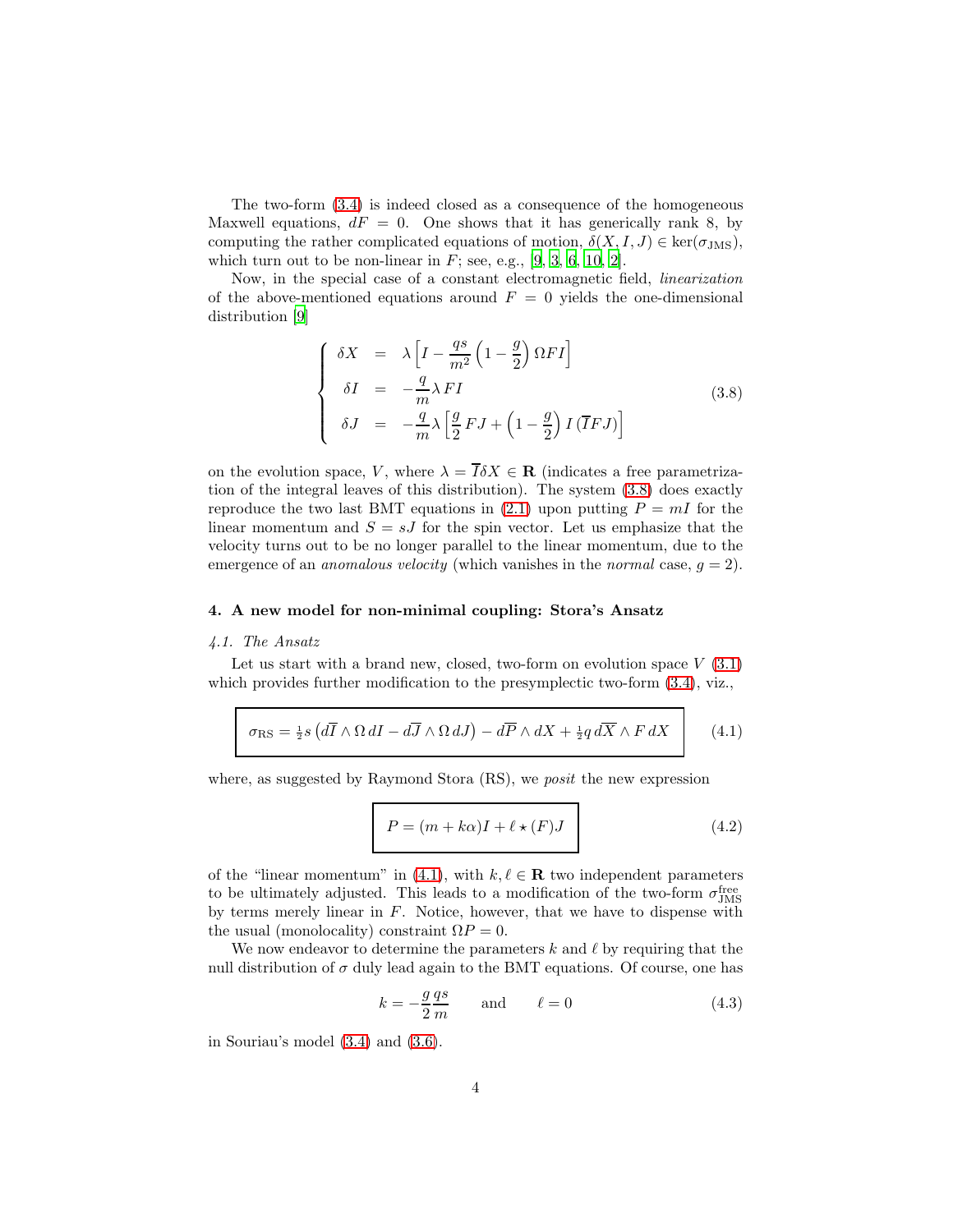The new equations of motion,  $\delta(X, I, J) \in \text{ker}(\sigma_{RS})$ , are thus given by

<span id="page-4-0"></span>
$$
\sigma_{\rm RS}(\delta(X,I,J),\cdot) + \lambda d(1 - \overline{I}I) + \mu d(1 + \overline{J}J) + \nu d(\overline{I}J) = 0 \qquad (4.4)
$$

where  $\lambda, \mu, \nu$  are Lagrange multipliers taking care of the constraints in [\(3.1\)](#page-2-6).

The general case of an arbitrary electromagnetic field is quite involved, and will not be required, at this point, to compare our distribution and the BMT differential equations. Therefore, in the approximation of a constant electromagnetic field,  $F$ , we get from the linear system  $(4.4)$ ,

<span id="page-4-1"></span>
$$
0 = -s\Omega\delta I + M\delta X + k(\overline{I}\delta X) \star (F)J - \lambda I + \nu J \tag{4.5}
$$

$$
0 = +M\delta I + k I \delta \alpha + q F \delta X + \ell \star (F) \delta J \tag{4.6}
$$

$$
0 = +s\Omega\delta J - k(\overline{I}\delta X) \star (F)I - \ell \star (F)\delta X + \mu J + \nu I \tag{4.7}
$$

where we have put, this time,

<span id="page-4-4"></span>
$$
M = m + k\alpha. \tag{4.8}
$$

### 4.2. The linearized equations of motion

Let us now linearize the system  $(4.5)$ – $(4.7)$  around the value  $F = 0$ ; in the sequel, the notation " $\approx$ " will stand for "up to  $\mathcal{O}(F^2)$  terms".

## 4.2.1. Determining the Lagrange multipliers

The above Lagrange multipliers read as follows in this approximation, namely

<span id="page-4-2"></span>
$$
\nu \approx 0 \tag{4.9}
$$

$$
\mu \approx \alpha \left[ k \overline{I} \delta X + \frac{\ell \lambda}{m} \right] \tag{4.10}
$$

$$
\lambda = (m + 2k\alpha)\overline{I}\delta X. \tag{4.11}
$$

We also find that Equation [\(4.7\)](#page-4-1) yields  $\delta J \approx \hat{\mu} F J + \varrho I$  where  $\hat{\mu} = \mu/\alpha$ (see [\(4.10\)](#page-4-2)) and  $\rho \approx -\overline{IFJ} \left[ k \overline{I} \delta X + (\lambda/m)(\ell + q s/m) \right]$ . We furthermore obtain

<span id="page-4-3"></span>
$$
\delta \alpha \approx 0. \tag{4.12}
$$

The somewhat technical proof of Equations  $(4.9)$ – $(4.12)$  is deferred to Appendix [7.1.](#page-11-8)

#### 4.2.2. Linearizing the equations of motion

With these preparations, we find

$$
\delta J \approx -\frac{q}{m}(\overline{I}\delta X)\left(-\frac{m}{qs}\right)\left[(k+\ell)FJ-\left(k+\ell+\frac{qs}{m}\right)I(\overline{I}FJ)\right]
$$

and readily *recover* the BMT equation  $(2.1)$  for spin — see also  $(3.8)$ .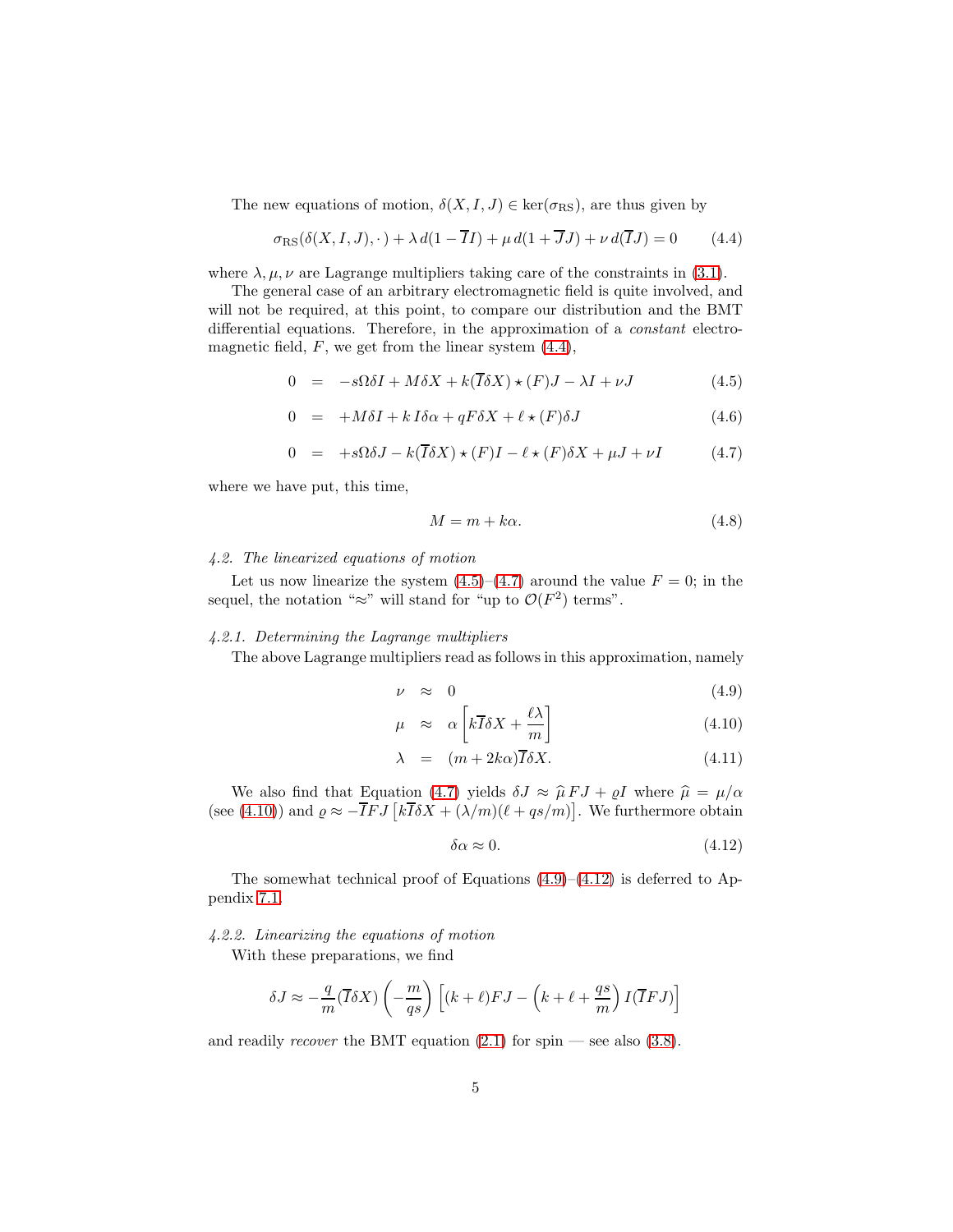We indeed find

<span id="page-5-2"></span>
$$
\delta J \approx -\frac{q}{m} (\overline{I}\delta X) \left[ \frac{g}{2} FJ + \left( 1 - \frac{g}{2} \right) I (\overline{I}FJ) \right]
$$
(4.13)

provided

<span id="page-5-3"></span>
$$
k + \ell = -\frac{g}{2} \frac{qs}{m}
$$
 (4.14)

which is the *unique* compatibility equation needed, at this stage, for  $k$  and  $\ell$ .

The Lorentz equation in [\(3.8\)](#page-3-2) is readily found to hold, namely

<span id="page-5-1"></span>
$$
\delta I \approx -\frac{q}{m} (\overline{I} \delta X) FI. \tag{4.15}
$$

As for the velocity, it takes the following (provisional) form

<span id="page-5-0"></span>
$$
\delta X \approx (\overline{I}\delta X) \left[ I - \frac{1}{m} \left( k + \frac{qs}{m} \right) \Omega F I \right]
$$
\n(4.16)

where the normalized spin tensor  $\Omega$  is as in [\(3.3\)](#page-2-7).

Note that the Souriau system is recovered from the distribution [\(4.16\)](#page-5-0),  $(4.15)$ ,  $(4.13)$ , via the special values  $(4.3)$ , in accordance with  $(4.14)$ . Here, we gain extra flexibility using the freedom provided by the single equation [\(4.14\)](#page-5-3) of compatibility for  $k$  and  $\ell$ .

## 4.2.3. Recovering the BMT equations

The expression  $\star(F)J = \Omega F I + \alpha I$  (see [\(7.1\)](#page-11-9)) is useful since it enables us to write, with the help of  $(4.14)$ , the the anomalous "linear momentum"  $(4.2)$  as

$$
P = \left(m - \frac{g}{2} \frac{qs}{m} \alpha\right) I + \ell \Omega F I.
$$

Note that  $P^2 \approx m^2 - (gqs/m)\alpha$ , in accordance with [\(3.5\)](#page-2-8), or<sup>[4](#page-5-4)</sup>

$$
|P| \approx m - \frac{g}{2} \frac{qs}{m} \alpha.
$$

Let us now introduce the natural new unit vector  $\&$  normalized spin tensor<sup>[5](#page-5-5)</sup>

<span id="page-5-7"></span>
$$
I^* := \frac{P}{|P|} \qquad & \qquad \Omega^* := j(I^*, J). \tag{4.17}
$$

The velocity [\(4.16\)](#page-5-0) then takes a new form (derived in Appendix [7.2\)](#page-12-0), viz.,

<span id="page-5-6"></span>
$$
\delta X \approx (\overline{I}^* \delta X) \left[ I^* - \frac{qs}{m^2} \left( 1 - \frac{g}{2} \right) \Omega^* F I^* \right]. \tag{4.18}
$$

<span id="page-5-5"></span><span id="page-5-4"></span><sup>&</sup>lt;sup>4</sup>We assume that  $P^2 > 0$  holds true in the weak field approximation, and put  $|P| = \sqrt{P^2}$ . <sup>5</sup>Note that  $\Omega^*$  has the Lorentz invariants of  $\Omega$  in [\(3.3\)](#page-2-7), since  $(I^*)^2 = -J^2 = 1$  and  $\overline{J}I^* = 0$ .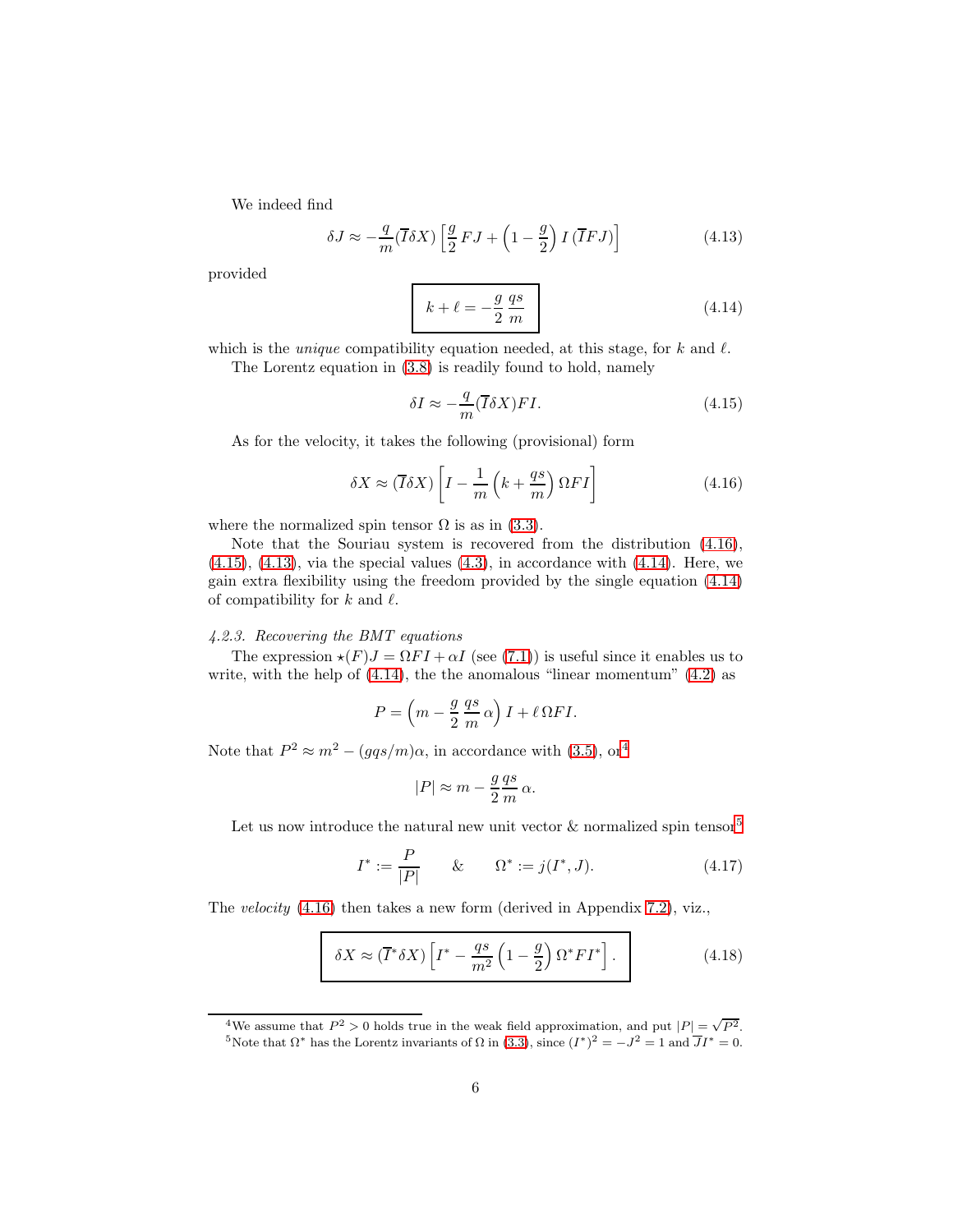With the above definitions, the *Lorentz equation* is easily rewritten as

<span id="page-6-1"></span>
$$
\delta I^* \approx -\frac{q}{m} (\overline{I}^* \delta X) F I^* \tag{4.19}
$$

and the (last) BMT equation appears finally in its usual guise

<span id="page-6-2"></span>
$$
\delta J \approx -\frac{q}{m} (\overline{I}^* \delta X) \left[ \frac{g}{2} F J + \left( 1 - \frac{g}{2} \right) I^* (\overline{I}^* F J) \right]. \tag{4.20}
$$

We have therefore been able to recover the BMT equations with the single constraint [\(4.14\)](#page-5-3) These equations are therefore not sufficiently compelling to characterize the model, whence the further developments in the next section.

#### 5. The case of a static electromagnetic field  $\&$  spin-orbit coupling

We have thus, at our disposal, a full-fledged presymplectic model  $(V, \sigma_{\text{RS}})$ , yielding, in particular, equations of motion for spinning, charged, test particles endowed with an anomalous magnetic moment in an arbitrary (not necessarily constant) external electromagnetic field. Apart from providing, as seen above, the well-known BMT equations in the case of a weak constant electromagnetic field, it will prove instrumental in our quest of a bona fide spin-orbit coupling term in the case of an  $(SO(3) \times \mathbf{R})$ -invariant, electric-like, field, F. This will constitute the decisive testing ground of the Ansatz [\(4.1\)](#page-3-1) and [\(4.2\)](#page-3-4).

The energy,  $\mathcal{E}$ , and total angular momentum, **J**, of the system acquire in this formalism the unambiguous status of components of the associated moment map that we will now make explicit in order to fully complete the characterization of the parameters k and  $\ell$  defining the model.

### 5.1. The  $(SO(3) \times \mathbf{R})$ -moment map

#### 5.1.1. Definition

Let us recall the general definition of a moment map associated to a Lie group action on a presymplectic manifold  $(V, \sigma)$ .

Let G be a Lie group (with Lie algebra  $\mathfrak{g}$ ) acting on V and preserving the closed two-form  $\sigma$ . One says that  $\Phi: V \to \mathfrak{g}^*$  is a *moment map* [\[9\]](#page-11-3) for these data if

<span id="page-6-0"></span>
$$
\sigma(\xi_V, \cdot) = -d(\Phi(\xi))\tag{5.1}
$$

for all  $\xi \in \mathfrak{g}$ , where  $\xi_V$  denotes the fundamental vector field associated with  $\xi$ .

Note that  $\Phi$  is constant along each leaf of the foliation ker( $\sigma$ ), thanks to [\(5.1\)](#page-6-0); it thus naturally factors through the space of classical states (or space of motions)  $V/\text{ker}(\sigma)$ ; hence  $\Phi$  is a Noetherian constant of the motion.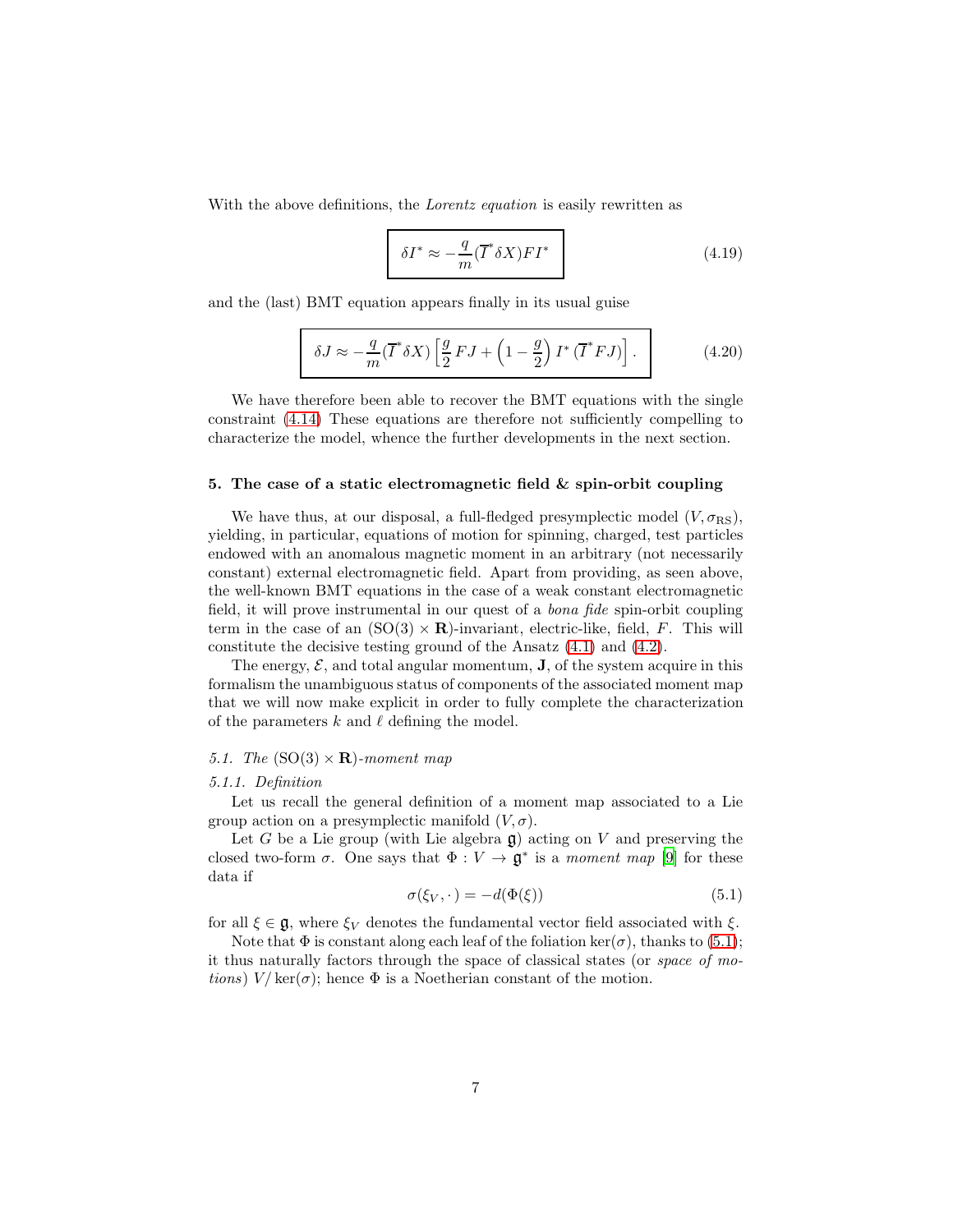5.1.2. The moment map of time translations  $(\mathbf{R}, +)$ 

Let us assume that  $F$  be stationary, i.e., invariant against time-translations of spacetime whose action reads

<span id="page-7-0"></span>
$$
X \mapsto X + eU \qquad (e \in \mathbf{R}) \tag{5.2}
$$

where  $U \in \mathbb{R}^{3,1}$  is the (future-pointing) velocity of the observer  $(U^2 = 1)$ . The natural lift of this  $(\mathbf{R}, +)$ -action to V, given by  $(5.2)$  supplemented by  $I \mapsto I$ and  $J \mapsto J$ , turns out to trivially preserve the two form [\(4.1\)](#page-3-1).

Easy calculation (see Appendix [7.3](#page-13-0) for details) leads to the following expres-sion of the energy<sup>[6](#page-7-1)</sup>

<span id="page-7-6"></span>
$$
H = \overline{U}P + \phi \tag{5.3}
$$

where P is as in [\(4.2\)](#page-3-4) and  $\phi$  is a scalar potential locally defined (up to an overall additive constant) by

<span id="page-7-5"></span>
$$
F(U, \cdot) = d\phi. \tag{5.4}
$$

### 5.1.3. The SO(3)-moment map

Rotations relatively to observer U, viz.,  $SO(3) \cong \{L \in SO_+(3,1)|LU = U\},\$ form a subgroup of the (connected component of the) Lorentz group. We denote by  $u_{U}$ : so(3)  $\rightarrow$  so(3, 1) the corresponding homomorphism of Lie algebras and also by  $\pi_U : \text{so}(3,1)^* \to \text{so}(3)^*$  the associated projection.

The natural infinitesimal action of rotations on the evolution space (given by the tangent lift of the action of rotations on space-time) reads

<span id="page-7-4"></span>
$$
\delta(X, I, J) = (\Lambda X, \Lambda I, \Lambda J) \quad \text{where} \quad \Lambda \in \text{so}(3, 1) \& \Delta U = 0. \tag{5.5}
$$

Since the electromagnetic field,  $F$ , is assumed to be also  $SO(3)$ -invariant, this action turns out to be Hamiltonian, i.e., to yield a moment map given by<sup>[7](#page-7-2)</sup>

<span id="page-7-3"></span>
$$
\mathbf{J} = \pi_U(\mathcal{M}) \quad \text{with} \quad \mathcal{M} = X\overline{P} - P\overline{X} + s\Omega \tag{5.6}
$$

where P has been defined in [\(4.2\)](#page-3-4) and  $\Omega$  in [\(3.3\)](#page-2-7). A proof of [\(5.6\)](#page-7-3) is provided by Appendix [7.4.](#page-13-1)

#### 5.1.4. Working in the Lab

Let us introduce, here, the various components — in a Lab frame — of the physical quantities we have previously introduced.

The space-time event decomposes according to

<span id="page-7-7"></span>
$$
X = \begin{pmatrix} \mathbf{r} \\ t \end{pmatrix} \tag{5.7}
$$

with  $\mathbf{r} \in \mathbb{R}^3$  and  $t \in \mathbb{R}$ , whereas the observer unit velocity will be chosen as

$$
U = \begin{pmatrix} \mathbf{0} \\ 1 \end{pmatrix}.
$$
 (5.8)

<span id="page-7-1"></span> ${}^{6}$ Put  $\Phi = -H$  and  $\xi \in \mathfrak{g} \cong \mathbf{R}$  in [\(5.1\)](#page-6-0).

<span id="page-7-2"></span><sup>&</sup>lt;sup>7</sup> We use here the notation  $\Phi(\xi) = -\frac{1}{2} \text{Tr}(\mathcal{M}\Lambda) = -\langle \mathbf{J}, \boldsymbol{\omega} \rangle$  for all  $\xi = \Lambda$  as in [\(5.9\)](#page-8-0) to define the angular momentum, J.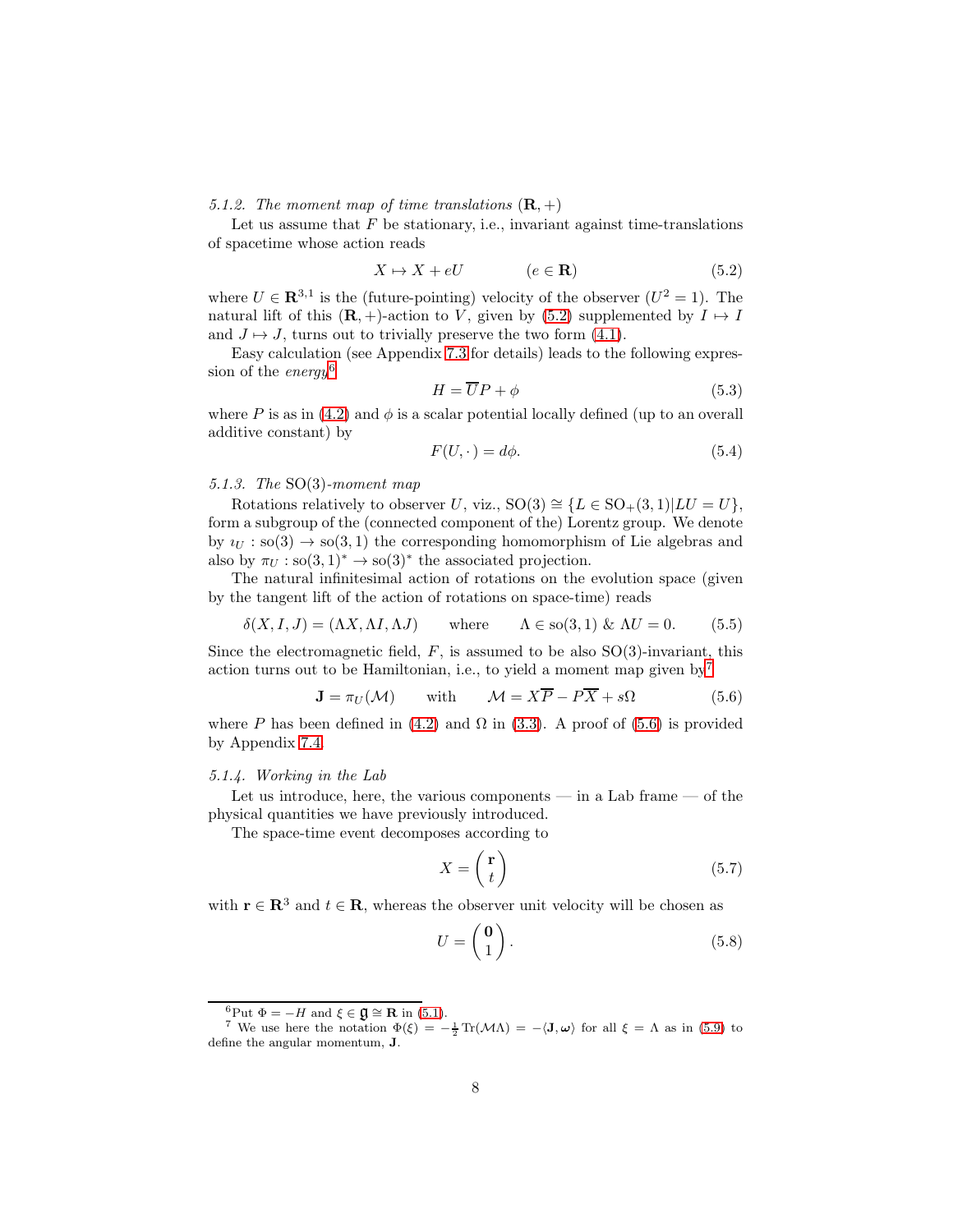The infinitesimal rotation generator  $(5.5)$  is now<sup>[8](#page-8-1)</sup>

<span id="page-8-0"></span>
$$
\Lambda = \begin{pmatrix} j(\omega) & \mathbf{0} \\ \mathbf{0} & 0 \end{pmatrix} \tag{5.9}
$$

with  $\boldsymbol{\omega} \in \mathbb{R}^3$ .

The vectors I and J decompose, accordingly,  $as^9$  $as^9$ 

<span id="page-8-5"></span>
$$
I = \gamma \begin{pmatrix} \mathbf{v} \\ 1 \end{pmatrix} \qquad \& \qquad J = \widetilde{\gamma} \begin{pmatrix} \mathbf{u} \\ \langle \mathbf{u}, \mathbf{v} \rangle \end{pmatrix} \tag{5.10}
$$

where  $\mathbf{u}, \mathbf{v} \in \mathbb{R}^3$  with  $\|\mathbf{v}\| < \|\mathbf{u}\| = 1$ , while we have  $\gamma = (1 - \|\mathbf{v}\|^2)^{-\frac{1}{2}}$  &  $\widetilde{\gamma} = (1 - \langle \mathbf{u}, \mathbf{v} \rangle^2)^{-\frac{1}{2}}$ . This entails that

<span id="page-8-3"></span>
$$
\Omega = \gamma \widetilde{\gamma} \begin{pmatrix} j(\mathbf{u} - \mathbf{v}\langle \mathbf{u}, \mathbf{v} \rangle) & -\mathbf{u} \times \mathbf{v} \\ -(\mathbf{u} \times \mathbf{v})^T & 0 \end{pmatrix} . \tag{5.11}
$$

We then introduce an electric field (satisfying  $\star(F)U = 0$ ) of the form

<span id="page-8-4"></span>
$$
F = \begin{pmatrix} 0 & \mathbf{E} \\ \mathbf{E}^T & 0 \end{pmatrix} \quad \text{with} \quad \mathbf{E} = -\phi'(r) \frac{\mathbf{r}}{r} \tag{5.12}
$$

where the potential  $\phi$  is as in [\(5.4\)](#page-7-5), and depends on  $r = ||\mathbf{r}||$  only. Let us record, for completeness, that

<span id="page-8-6"></span>
$$
\star(F) = \begin{pmatrix} -j(E) & \mathbf{0} \\ \mathbf{0} & 0 \end{pmatrix}.
$$
 (5.13)

We readily get, from  $(5.11)$  and  $(5.12)$ , the following expression for the spin-EMF coupling term, viz

<span id="page-8-7"></span>
$$
\alpha = \gamma \widetilde{\gamma} \, \langle \mathbf{E}, \mathbf{u} \times \mathbf{v} \rangle. \tag{5.14}
$$

# 5.2. The relativistic energy in the Lab

### 5.2.1. Energy

Using the expression  $(5.10)$  of the vectors I and J, and the form  $(5.13)$  of the Hodge dual of the field strength  $F$ , we find that the "linear momentum"  $(4.2)$ is, in the Lab, of the form

<span id="page-8-8"></span>
$$
P = \begin{pmatrix} \mathbf{p} \\ \mathcal{E} \end{pmatrix} = \begin{pmatrix} \gamma M \mathbf{v} + \tilde{\gamma} \ell \mathbf{u} \times \mathbf{E} \\ \gamma M \end{pmatrix}.
$$
 (5.15)

This implies that the energy [\(5.3\)](#page-7-6) relatively to U is then  $H = \gamma M + \phi$ , i.e.,

<span id="page-8-9"></span>
$$
H = \gamma(m + k\alpha) + \phi \tag{5.16}
$$

where  $\alpha$  is as in [\(5.14\)](#page-8-7). Note that the extra coefficient  $\ell$  does not show up here!

<sup>&</sup>lt;sup>8</sup>Here  $j : \mathbb{R}^3 \to \text{so}(3)$  is the Lie algebra isomorphism,  $j(\omega)\mathbf{r} = \omega \times \mathbf{r}$ , given by the cross product.

<span id="page-8-2"></span><span id="page-8-1"></span><sup>&</sup>lt;sup>9</sup>The brackets denote the usual Euclidean scalar product of  $\mathbb{R}^3$ .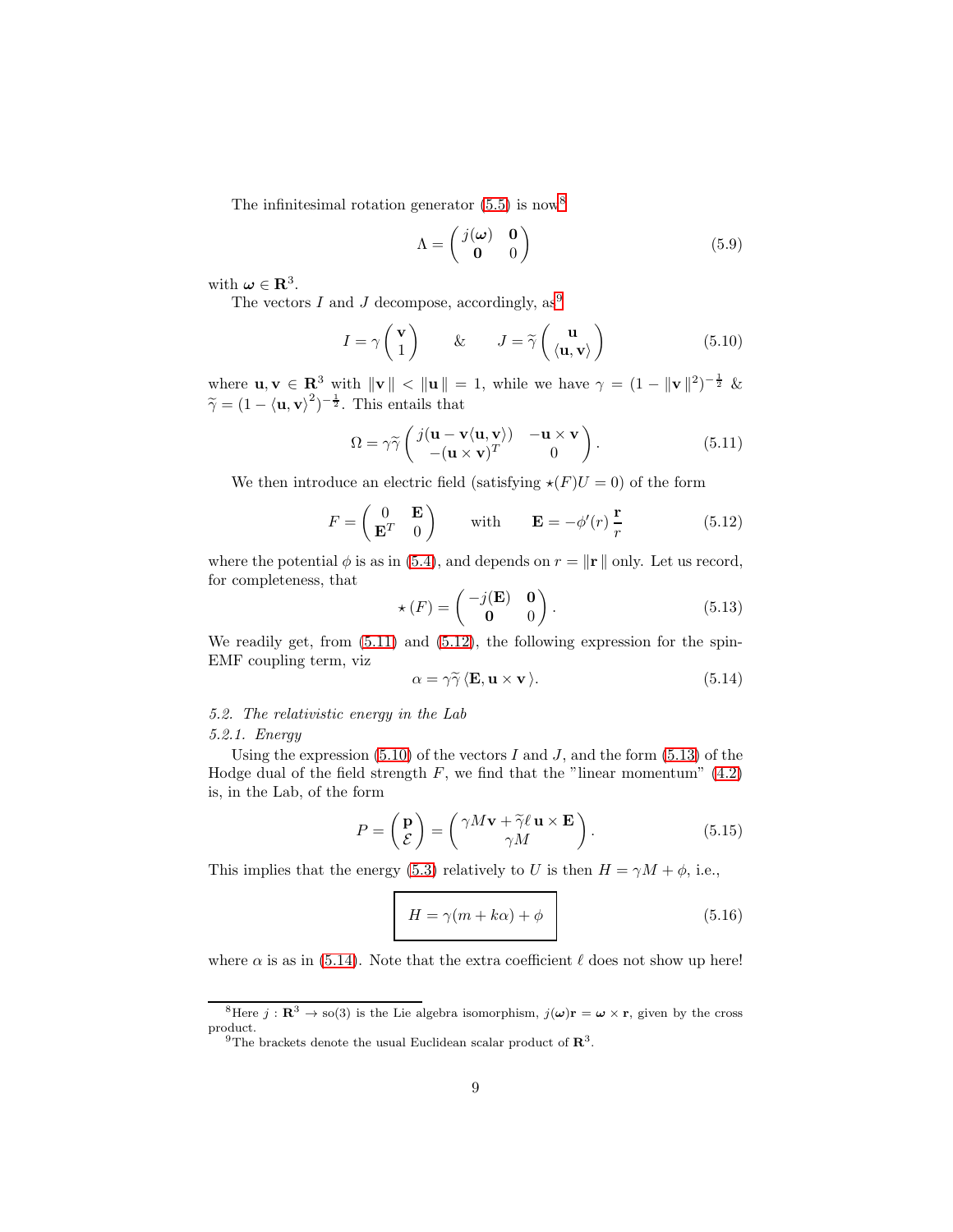# 5.2.2. Spin & orbital momentum

Wishing to express in the Lab frame the total angular momentum, J, found in [\(5.6\)](#page-7-3), we compute

$$
\mathcal{M} = \begin{pmatrix} j(\mathbf{J}) & \star \\ \star & 0 \end{pmatrix}
$$

where the " $\star$ " are the boost-components we will not need to worry about. Using the expressions [\(5.7\)](#page-7-7), [\(5.15\)](#page-8-8) and [\(5.11\)](#page-8-3), we get  $\mathbf{J} = \mathbf{r} \times \mathbf{p} + s\gamma \tilde{\gamma} (\mathbf{u} - \mathbf{v} \langle \mathbf{u}, \mathbf{v} \rangle)$ , and the decomposition

$$
\mathbf{J} = \mathbf{L} + \mathbf{S} \tag{5.17}
$$

where the *orbital momentum* and the *spin* read, respectively,

<span id="page-9-1"></span>
$$
\mathbf{L} = \mathbf{r} \times (\gamma M \mathbf{v} + \tilde{\gamma} \ell \mathbf{u} \times \mathbf{E}) \qquad \& \qquad \mathbf{S} = s\gamma \tilde{\gamma} (\mathbf{u} - \mathbf{v} \langle \mathbf{u}, \mathbf{v} \rangle). \qquad (5.18)
$$

### 5.2.3. Decomposition of the energy

Let us now compute the scalar product of the constituents of the angular momentum found in [\(5.18\)](#page-9-1); we find

<span id="page-9-2"></span>
$$
\langle \mathbf{S}, \mathbf{L} \rangle = s \gamma \widetilde{\gamma} \langle \mathbf{u} - \mathbf{v} \langle \mathbf{u}, \mathbf{v} \rangle, \mathbf{r} \times (\gamma M \mathbf{v} + \widetilde{\gamma} \ell \mathbf{u} \times \mathbf{E}) \rangle = s \gamma^2 \widetilde{\gamma} M \langle \mathbf{u}, \mathbf{r} \times \mathbf{v} \rangle + \mathcal{O}(F)
$$
(5.19)

neglecting higher-order contributions in the field strength.

Equation [\(5.14\)](#page-8-7) giving the coupling spin-EMF term writes now, with the help of [\(5.12\)](#page-8-4) and [\(5.19\)](#page-9-2),

$$
\alpha = \gamma \widetilde{\gamma} \frac{\phi'(r)}{r} \langle \mathbf{u}, \mathbf{r} \times \mathbf{v} \rangle
$$

$$
\approx \gamma \widetilde{\gamma} \frac{\phi'(r)}{r} \left( \frac{1}{s \gamma^2 \widetilde{\gamma} M} \langle \mathbf{S}, \mathbf{L} \rangle \right)
$$

or, since  $M = m + \mathcal{O}(F)$ ,

$$
\gamma\alpha \approx \frac{1}{sm}\,\frac{\phi'(r)}{r}\,\langle{\bf S},{\bf L}\rangle.
$$

Returning to the expression [\(5.16\)](#page-8-9) of the energy, we can claim that the decomposition

<span id="page-9-3"></span>
$$
H \approx m\gamma + \frac{k}{sm} \frac{\phi'(r)}{r} \langle \mathbf{S}, \mathbf{L} \rangle + \phi
$$
 (5.20)

helps us recover the expected coefficient in front of the spin-orbit coupling term provided

<span id="page-9-0"></span>
$$
k = -\frac{(g-1)}{2}\frac{qs}{m}
$$
 \t\t\t  $\ell = -\frac{1}{2}\frac{qs}{m}$  \t\t (5.21)

in accordance with the BMT-constraint [\(4.14\)](#page-5-3). The expression [\(4.2\)](#page-3-4) of the linear momentum,  $P$ , is hence completely determined.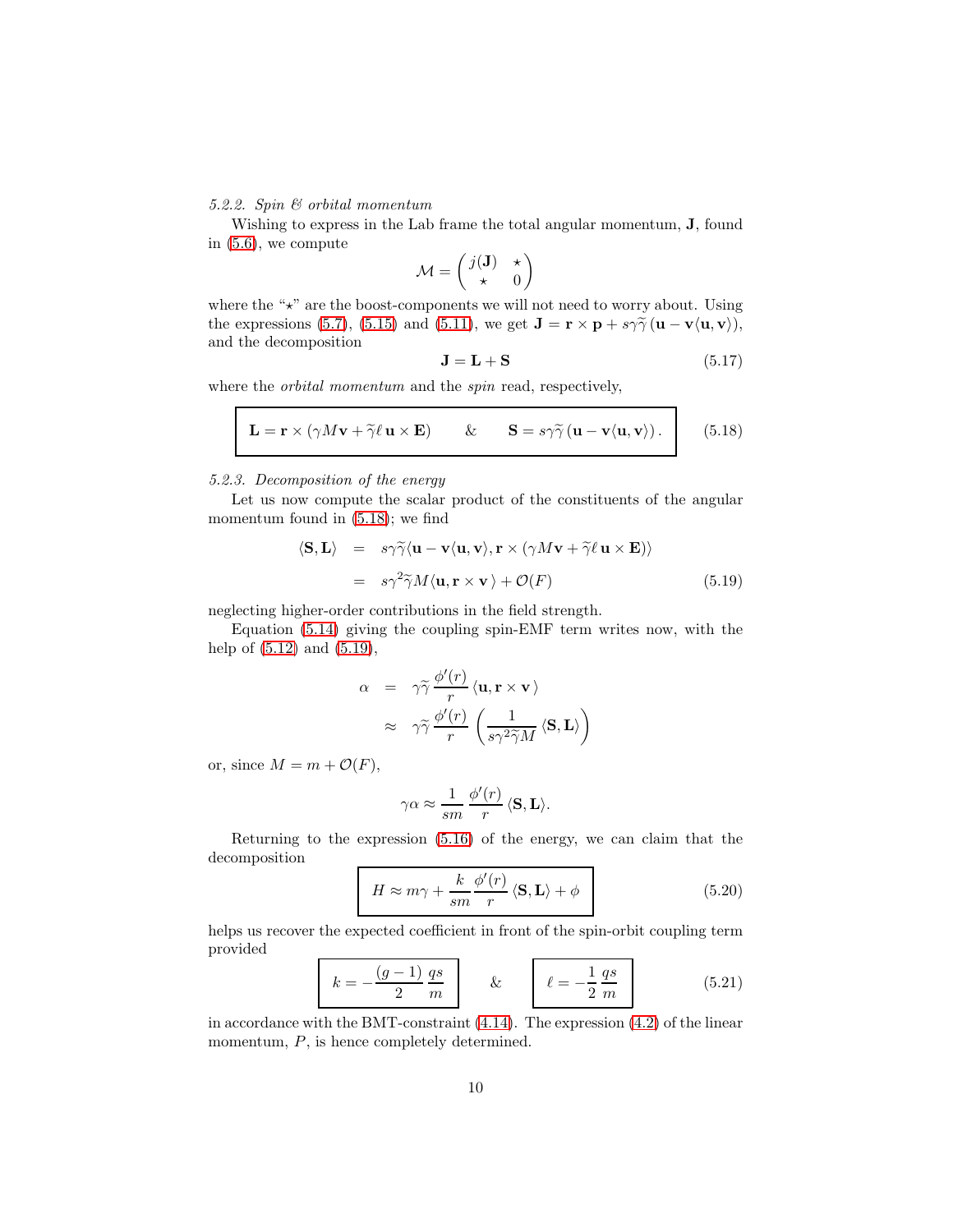The remaining freedom in the choice of the parameters k and  $\ell$  has therefore been eliminated by the requirement that the spin-orbit term compare with the one given by the Dirac equation in the case  $g = 2$ ; see [\[7\]](#page-11-10). Equations [\(5.20\)](#page-9-3) and  $(5.21)$  are also consistent with the formula  $(11.121)$  in [\[4\]](#page-11-11) that holds for any value of g.

## 6. Conclusion

We have first recalled the derivation of the BMT equations via Souriau's presymplectic model, spelled out in Section [3,](#page-2-0) which is fairly well-accepted for describing non-minimal coupling of a relativistic spinning particle — with anomalous magnetic moment — to an arbitrary external electromagnetic field. Considering again this model, we have proved in Section [4](#page-3-0) that the Ansatz given by  $(4.1) \& (4.2)$  $(4.1) \& (4.2)$  bringing slight but crucial modifications helps us

- recover the BMT equations  $(4.19)$  and  $(4.20)$  in the weak field approximation, featuring an anomalous velocity [\(4.18\)](#page-5-6) already found in [\[10\]](#page-11-4),
- $\bullet$  restore, via Equation [\(5.21\)](#page-9-0), the awaited correct expression of the spinorbit coupling term in the energy [\(5.20\)](#page-9-3) associated with a static electriclike field.

The latter finding provides hence a reasonable solution to a subtle problem posed by the constraints [\(4.3\)](#page-3-3) characterizing Souriau's model. However, as emphasized by Stora, Equation [\(5.21\)](#page-9-0) is clearly of a phenomenological nature, and should ideally arise unambiguously from first principles, which is not entirely the case as of today. One might think that a treatment  $\dot{a}$  la Kaluza-Klein could provide some useful intuition. In any case, pursuing the quest of a purely geometric framework for a predictive model of classical particles with anomalous magnetic moment has been a program of research which we preciously kept in mind, and which, unfortunately, we have not had the opportunity to complete.

As a closing personal remark, I would say that am glad to have this way contributed, with the late colleagues Raymond Stora and Valentine Telegdi, to advances in the understanding of the subtle classical description of spinning particles with anomalous magnetic moment in an external electromagnetic field.

### Acknowledgement

This work is dedicated to Raymond Stora, who discussed with me the length and breadth of the problem he raised some time ago, triggering these developments. I have strongly benefited from his expertise and from his kind and friendly support during the writing of the first draft of this article which owes much to him. I am also grateful to Péter Horváthy for his most constructive suggestions and encouragement. I finally wish to express my warmest thanks to Serge Lazzarini for his help, his advice, and his constant interest in this work.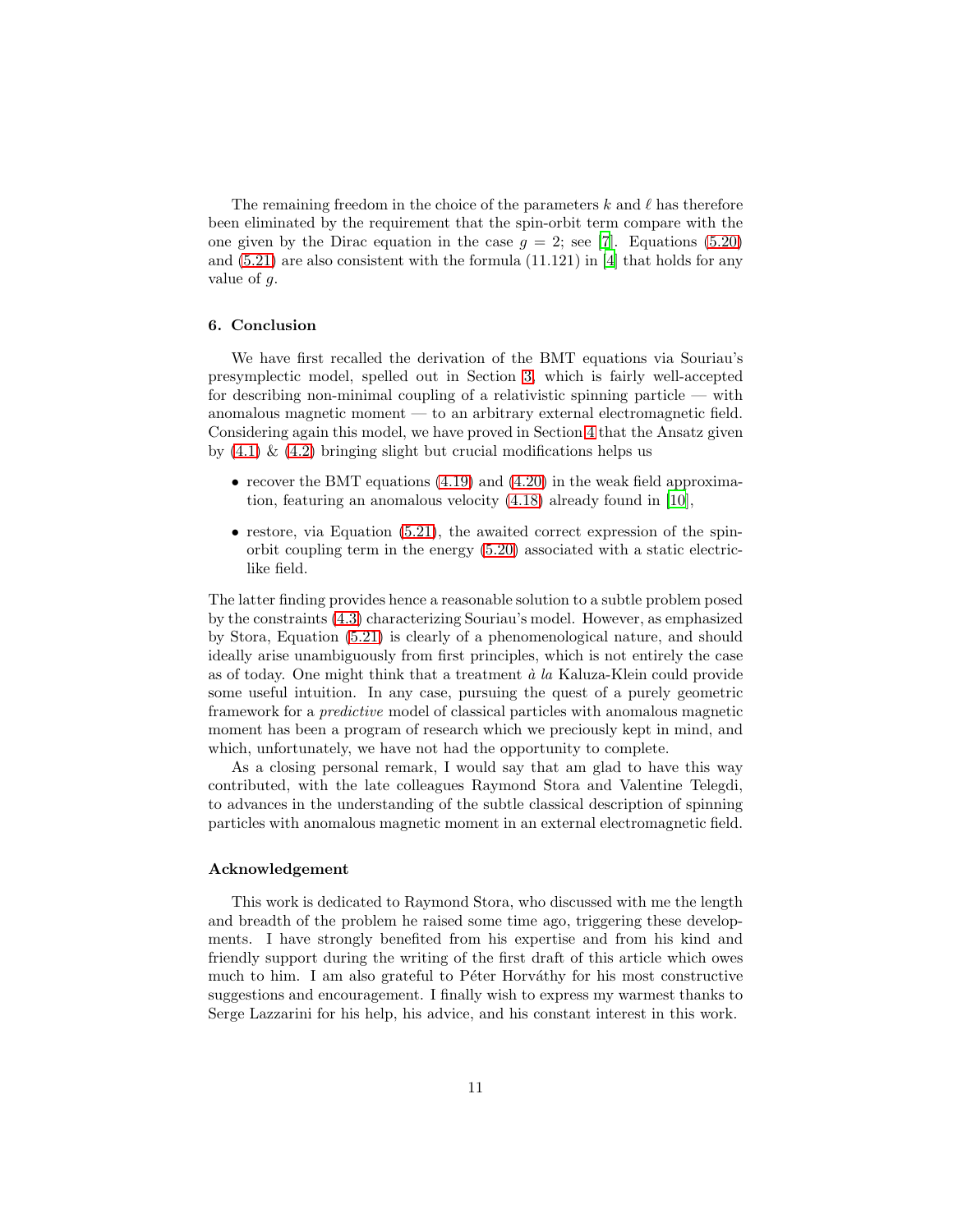# References

### References

- <span id="page-11-0"></span>[1] V. Bargmann, L. Michel, and V.L. Telegdi, Precession of the polarization of the particles moving in a homogeneous electromagnetic field, Phys. Rev. Lett. 2, 435 (1959).
- <span id="page-11-5"></span>[2] C. Duval, The general relativistic Dirac-Pauli particle: an underlying classical model, Ann. Inst. Henri Poincaré  $\bf XXV$  A, 345 (1976).
- <span id="page-11-6"></span>[3] C. Duval, H.H. Fliche, and J.-M. Souriau, Un modèle de particule à spin dans le champ gravitationnel et électromagnétique, CRAS, 274 Série A, 1082 (1972).
- <span id="page-11-11"></span>[4] J.D. Jackson, Classical electrodynamics, John Wiley & Sons, Inc. (1999).
- <span id="page-11-1"></span>[5] F. Jegerlehner, and A. Nyffeler, The Muon g-2, Phys. Rept. 477, 1 (2009).
- <span id="page-11-7"></span>[6] H.-P. K¨unzle, Canonical Dynamics of Spinning Particles in Gravitational and Electromagnetic Fields, J. Math. Phys. 13, 739 (1972).
- <span id="page-11-10"></span>[7] A. Messiah Quantum Mechanics II, John Wiley & Sons, Inc. (1966)
- <span id="page-11-2"></span>[8] S. I. Rubinow, and J. B. Keller, Asymptotic solution of the Dirac equation, Phys. Rev. (2) 131, 2789 (1963).
- <span id="page-11-3"></span>[9] J.-M. Souriau, *Structure des systèmes dynamiques*, Dunod  $(1970, \textcircled{c}1969)$ ; Structure of Dynamical Systems. A Symplectic View of Physics, translated by C.H. Cushman-de Vries (R.H. Cushman and G.M. Tuynman, Translation Editors), Birkhäuser (1997).
- <span id="page-11-4"></span> $[10]$  J.-M. Souriau, Modèle de particule à spin dans le champ électromagnétique et gravitationnel, Ann. Inst. Henri Poincaré,  $\bf XX A$ , 315 (1974).

### <span id="page-11-8"></span>7. Appendix

- 7.1. Deriving Equations  $(4.9)$ – $(4.12)$
- 7.1.1. Vanishing of  $\nu$

Taking the scalar product of [\(4.5\)](#page-4-1) and J, and using  $\Omega J = 0$ , one finds  $\nu = M \overline{J} \delta X$ . Again, the scalar product of [\(4.7\)](#page-4-1) and I yields  $\nu = \ell \overline{I} \star (F) \delta X$ . Using [\(3.7\)](#page-2-9), and the useful relationships

<span id="page-11-9"></span>
$$
\star(F)I = \Omega FJ + \alpha J \qquad \& \qquad \star(F)J = \Omega FI + \alpha I, \tag{7.1}
$$

we get  $\nu = -\ell(\overline{J}F\Omega\delta X + \alpha \overline{J}\delta X) \approx -\ell\alpha \overline{J}\delta X$  since  $F\Omega\delta X \approx 0$  because of [\(4.5\)](#page-4-1) and [\(4.6\)](#page-4-1). Hence,  $\nu \approx -\ell \alpha \nu / M$  and thus  $\nu(1 + \ell \alpha / m) \approx 0$ , implying [\(4.9\)](#page-4-2).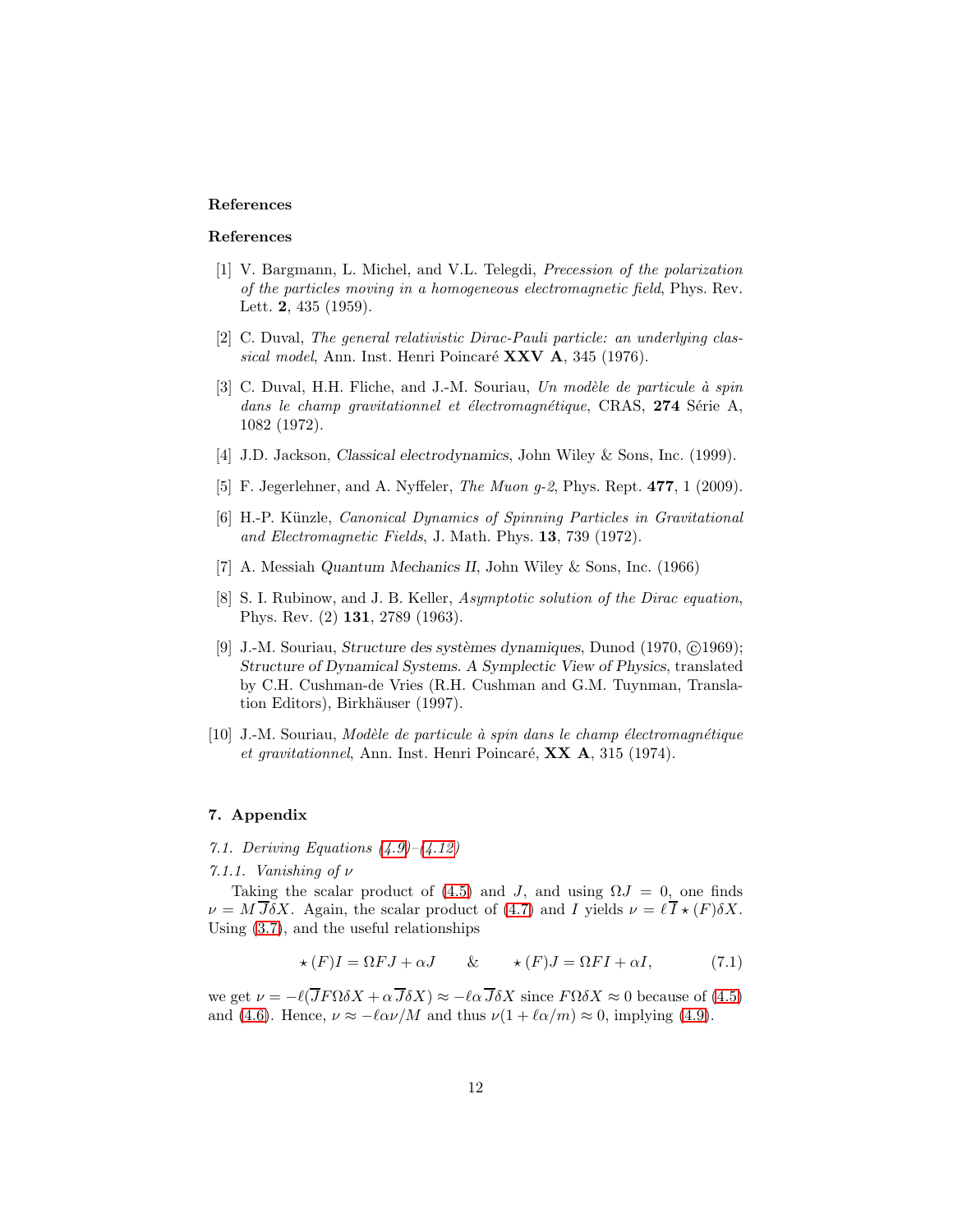7.1.2. Determination of  $\mu$  and appearance of  $\rho$ 

Evaluation of the scalar product of  $(4.7)$  and J gives, using Definition  $(3.7)$ ,  $\mu = k\alpha \overline{I} \delta X - \ell \overline{J} \star (F) \delta X \approx k\alpha \overline{I} \delta X - (\ell \lambda/m) \overline{J} \star (F)I$ , and

<span id="page-12-1"></span>
$$
\mu \approx \alpha \,\hat{\mu} \qquad \text{with} \qquad \hat{\mu} = k \,\overline{I} \delta X + \frac{\ell \lambda}{m}.\tag{7.2}
$$

Using [\(4.7\)](#page-4-1), we find  $s\Omega \delta J = k \overline{I} \delta X(\Omega F J + \alpha J) + (\ell/M) \star (F)(\lambda I + \mathcal{O}(F)) - \mu J$ , since  $\delta I = \mathcal{O}(F)$ , see [\(4.6\)](#page-4-1). Using [\(7.1\)](#page-11-9), we get  $\Omega \left( s \delta J - (k \overline{I} \delta X + l \lambda / m) F J \right) \approx$  $\left[\alpha(k \overline{I} \delta X + \ell \lambda / m) - \mu\right] J \approx 0$ , as clear from [\(7.2\)](#page-12-1). This tells us that

<span id="page-12-2"></span>
$$
s\delta J \approx \varrho \, I + \widehat{\mu} \, FJ \tag{7.3}
$$

with  $\varrho \in \mathbf{R}$  and  $\hat{\mu}$  as in [\(7.2\)](#page-12-1).

## 7.1.3. Determining  $\lambda$

Taking the scalar product of [\(4.5\)](#page-4-1) and I leaves us with  $M\overline{I}\delta X = \lambda - k\alpha \overline{I}\delta X$ . We therefore obtain  $\lambda = (m + 2k\alpha)\overline{I}\delta X$ , and prove [\(4.11\)](#page-4-2).

# 7.1.4. Determining ̺

The constraint  $\overline{I}J = 0$  is preserved, which means that  $\delta \overline{I}J + \overline{I}\delta J = 0$ . This said, we get:  $0 = sM(\overline{I}\delta J + \overline{J}\delta I) = M\overline{I}(\varrho I + \widehat{\mu} \, FJ) + s\overline{J}(-qF\delta X - \ell \star (F)\delta J),$ using [\(7.3\)](#page-12-2) and [\(4.6\)](#page-4-1). Thus,  $\varrho M + \widehat{\mu} \overline{I} F J - (q s / M) \overline{J} F (\lambda I + \mathcal{O}(F)) + \varrho \ell \alpha \approx 0$ , and we can write, with the help of  $(4.8)$  and  $(7.2)$ ,

<span id="page-12-3"></span>
$$
\varrho \approx -\overline{I}FJ\left(k\,\overline{I}\delta X + \frac{\lambda}{m}\left(\ell + \frac{qs}{m}\right)\right). \tag{7.4}
$$

### 7.1.5. The term  $\alpha$  is a constant of the motion

Equations [\(7.3\)](#page-12-2), [\(7.4\)](#page-12-3), together with  $F\delta I \approx 0$ , imply  $\delta \alpha = \overline{I} \star (F) \delta J \approx$  $(\rho/s)\overline{I} \star (F)I = 0$ ; hence  $\delta \alpha \approx 0$ , as in [\(4.12\)](#page-4-3).

### <span id="page-12-0"></span>7.2. Deriving Equation [\(4.18\)](#page-5-6) for the velocity

The velocity  $(4.16)$  is written, using the definition  $(4.8)$  for the mass M, as

$$
\delta X \approx (\overline{I}\delta X) \left[ \frac{P}{M} - \frac{\ell}{m} (\Omega F I + \alpha I) - \frac{1}{m} \left( k + \frac{qs}{m} \right) \frac{\Omega FP}{m} \right]
$$

$$
\approx (\overline{I}\delta X) \left[ \frac{P}{m} \left( 1 - \frac{k + \ell}{m} \alpha \right) - \frac{1}{m} \left( k + \ell + \frac{qs}{m} \right) \frac{\Omega FP}{m} \right]
$$

$$
\approx (\overline{I}\delta X) \left[ \frac{P}{|P|} - \frac{qs}{m^2} \left( 1 - \frac{g}{2} \right) \frac{\Omega FP}{|P|} \right]
$$

with the the constraint  $(4.14)$ . Use then the above definition for  $I^*$  and the fact that  $I^* = I + \mathcal{O}(F)$  to justify that  $\Omega^* = \Omega + \mathcal{O}(F)$  (see [\(4.17\)](#page-5-7)). The awaited result, Equation [\(4.18\)](#page-5-6), then follows.